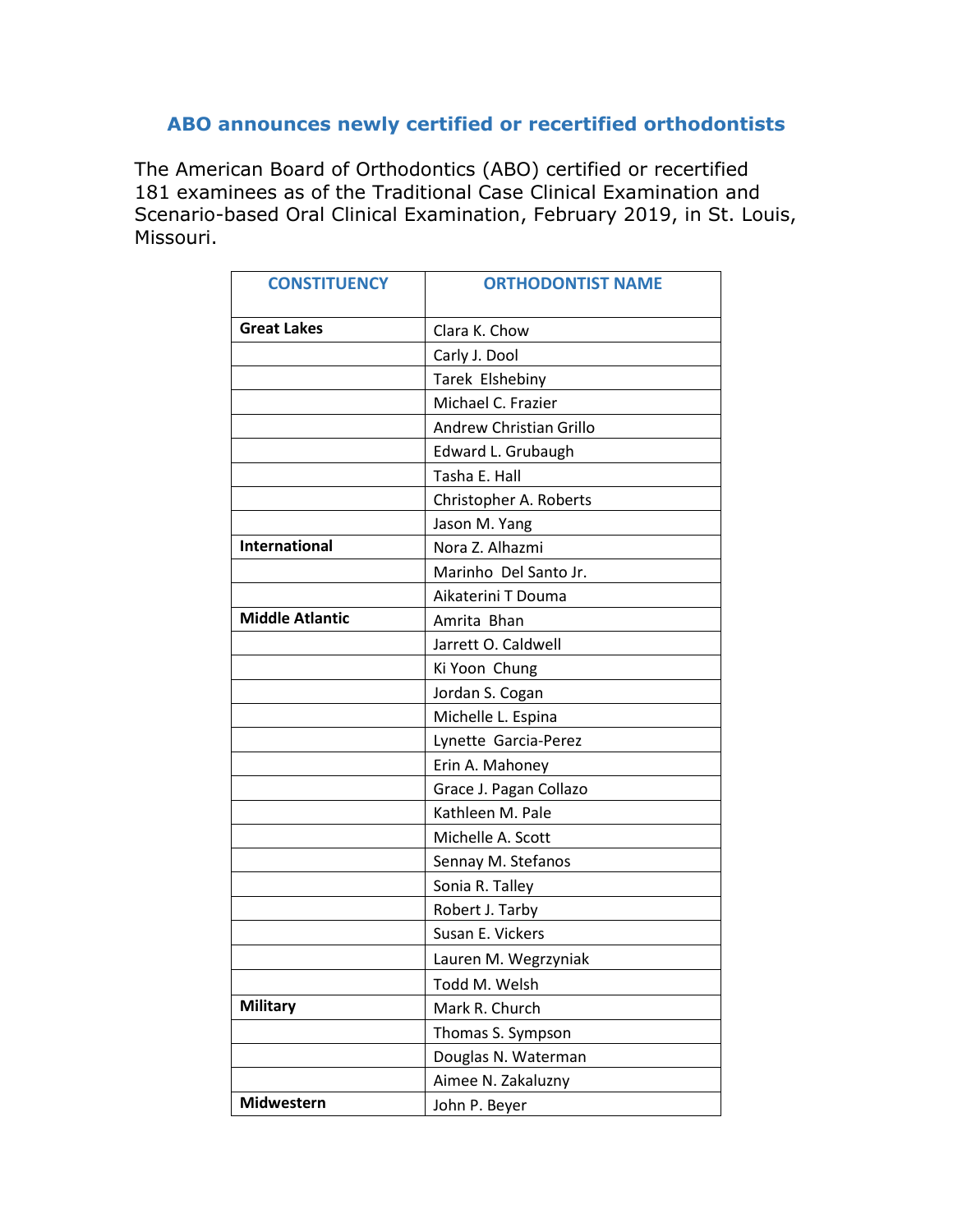|              | Lucas S. Boe                 |
|--------------|------------------------------|
|              | Michele J. Equinda           |
|              | Maria Therese S. Galang      |
|              | Christine See Gin            |
|              | Kelley Gyllenhaal            |
|              | Hani A. Hamdan               |
|              | <b>Heather M. Hendricks</b>  |
|              | Kraig J. Kottemann           |
|              | Chad E. Larson               |
|              | Audra M. Long                |
|              | Ryan S. Morris               |
|              | Michael W. Morrison          |
|              | Eric R. Overby               |
|              | John W. Polivka              |
|              | Adam L. Saylor               |
|              | Amy W. Tasca                 |
|              | Hiroshi Ueno                 |
|              | <b>Emily Elizabeth Wible</b> |
|              | Emily Willett                |
| Northeastern | Joseph Barrese               |
|              | Samantha R. Bogle            |
|              | Benjamin K. Canary           |
|              | Moira Casey                  |
|              | Katharina S. Fung            |
|              | Richard J. Hoskinson         |
|              | Nickolaos Z. Kallis          |
|              | Keith C. Keller              |
|              | Tamara A. Kroboth            |
|              | Yon H. Lai                   |
|              | Karina Lee                   |
|              | David Luk                    |
|              | Christopher L. Lundberg      |
|              | Laura Nassif                 |
|              | Gary L. Opin                 |
|              | Xu Qian                      |
|              | Suresh Ramaswamy             |
|              | Amy E. Richter               |
|              |                              |
|              | Michael R. Sheinis           |
|              | Sonam Sheth                  |
|              | Blair Sittmann               |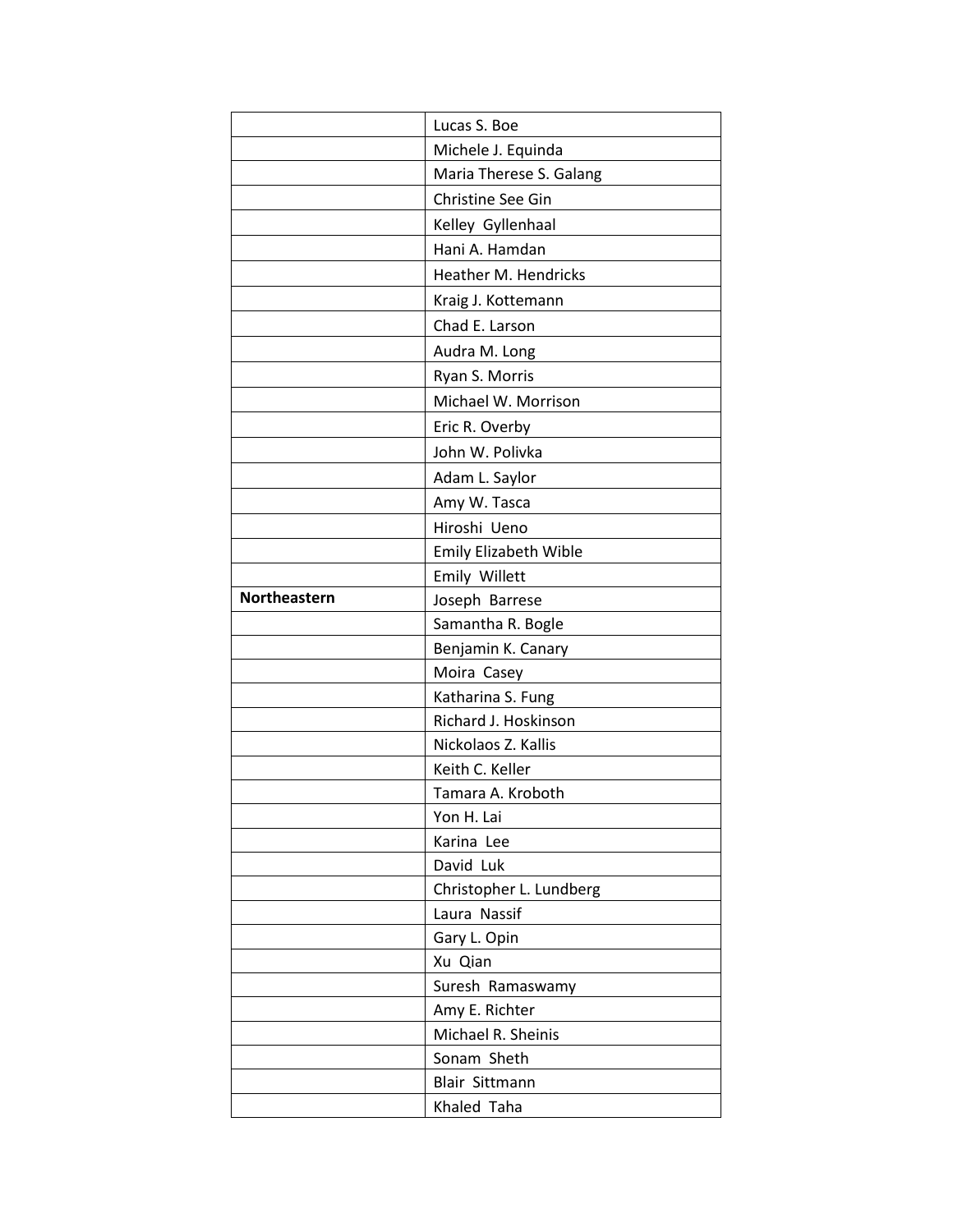|                      | Jonathan A. Werbitt       |
|----------------------|---------------------------|
| <b>Pacific Coast</b> | Saleh M. Aldaghreer       |
|                      | Hussam Al-Fakir           |
|                      | Suliman A. Alsaeed        |
|                      | Jeffrey D. Askins         |
|                      | Douglas D. Baum           |
|                      | Thomas E. Berchtold       |
|                      | Yelena Akselrod Beygelman |
|                      | Krisena F. Borenstein     |
|                      | Jeffrey A. Brumbaugh      |
|                      | Chuen Chie Chiang         |
|                      | Brian G. Chrzan           |
|                      | April J. Cole             |
|                      | Erica Crosta              |
|                      | Rosa Estrada              |
|                      | Trista L. Felty           |
|                      | Brock A. Goodman          |
|                      | Charles K. Hill           |
|                      | Randall E. Hoff           |
|                      | Derek Hou                 |
|                      | Malia Pietsch Kamisugi    |
|                      | Sohyon Kim                |
|                      | Jesse Ko                  |
|                      | Roger S. Lim              |
|                      | Alexis D. Lyons           |
|                      | Imad Maleeh               |
|                      | Kathleen A. Martin        |
|                      | Boyd D. Martin III        |
|                      | Megan K. McFadden         |
|                      | Robert D. Mintenko        |
|                      | Jeanne M. Nervina         |
|                      | Nehi J. Ogbevoen          |
|                      | Gregory W. Olson          |
|                      | Jahnavi Rao               |
|                      | Kitichai Rungcharassaeng  |
|                      | Negar Salimi              |
|                      | Kenneth R. Smith          |
|                      | Nicole E. Starkey         |
|                      | Meagan C. Struby          |
|                      | Veronica Toro             |
|                      | Teresa T. Tran            |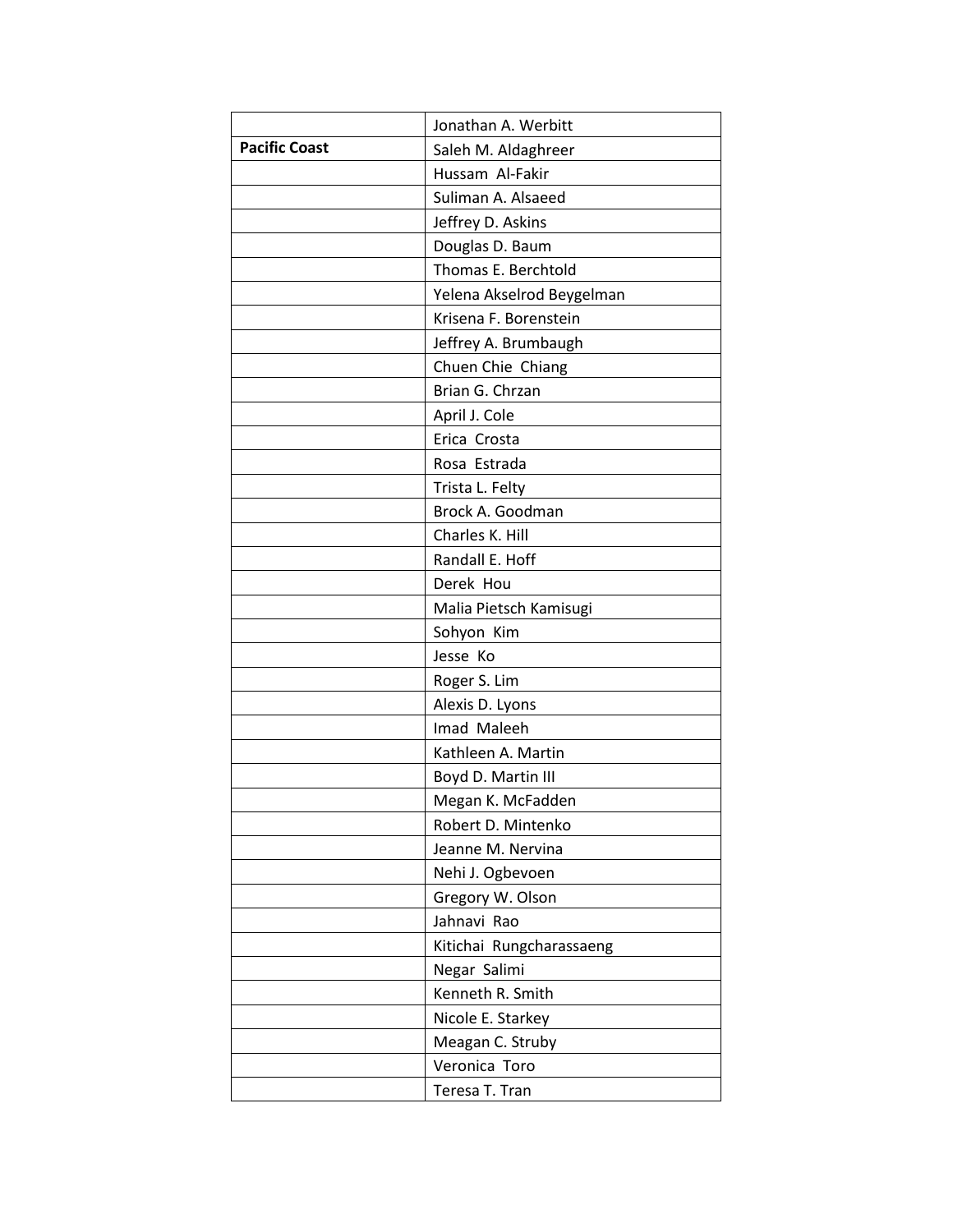|                       | Shana Vohra            |
|-----------------------|------------------------|
|                       | Lauren M. Weber        |
|                       | Jonathan A. Yih        |
|                       | Joseph K. Yu           |
| <b>Rocky Mountain</b> | Dallin N. Harris       |
|                       | Trenton B. Johnson     |
|                       | Daniela Rachel Loebl   |
|                       | Megan E. McCarthy      |
|                       | Spencer Mecham         |
|                       | Nathan A. Moeller      |
|                       | Jenna R. Oberley       |
|                       | Shivani B. Patel       |
|                       | Ryan M. Pulfer         |
|                       | Mark J. Webster        |
| Southern              | Alia Mohammed J. Addas |
|                       | Pedro J. Alquizar      |
|                       | Cynthia S. Beeman      |
|                       | <b>Brent J. Benoit</b> |
|                       | Jennifer B. Berwick    |
|                       | Diana Bozner           |
|                       | Ezra Jared Brown       |
|                       | William P. Brown       |
|                       | Chris J. Butchart      |
|                       | Kimberly S. Butts      |
|                       | Grant G. Coleman       |
|                       | Lisa M. Davison        |
|                       | Abelardo Daya Attie    |
|                       | Richard E. Donatelli   |
|                       | William G. Gardner     |
|                       | Joshua L. Goldknopf    |
|                       | Moshe N. Green         |
|                       | Sudha Gudhimella       |
|                       | Chris S. Hansen        |
|                       | Patricia Y. Hong       |
|                       | Arthur A. Jones        |
|                       | Elliott N. Katz        |
|                       | Neal D. Kravitz        |
|                       | Shruthi M. Lakshmana   |
|                       | Lindsey R. Landry      |
|                       | Richard C. Mariani Jr. |
|                       | Laura Ashley Meador    |